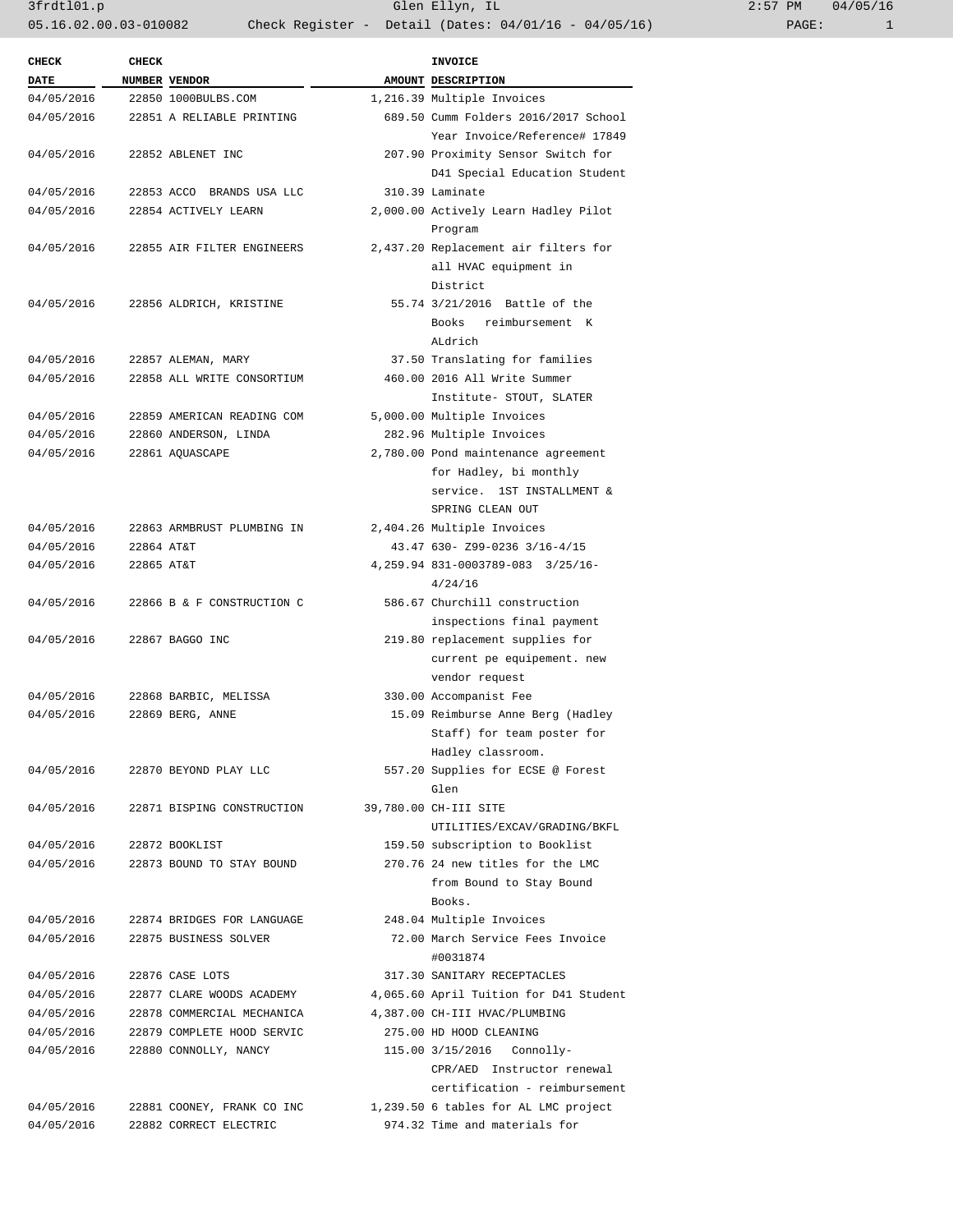3frdtl01.p Glen Ellyn, IL 2:57 PM 04/05/16 05.16.02.00.03-010082 Check Register - Detail (Dates: 04/01/16 - 04/05/16) PAGE: 2

| <b>CHECK</b> | <b>CHECK</b> |                            |          | <b>INVOICE</b>                         |
|--------------|--------------|----------------------------|----------|----------------------------------------|
| DATE         |              | NUMBER VENDOR              |          | AMOUNT DESCRIPTION                     |
|              |              |                            |          | installation of SMART boards           |
|              |              |                            |          | for Churchill Phase III                |
|              |              |                            |          | construction                           |
| 04/05/2016   | 22883 COTG   |                            |          | 890.57 Repair Service and Parts for    |
|              |              |                            |          | Color Printer at Hadley                |
| 04/05/2016   |              | 22884 CRISIS PREVENTION IN |          | 2,810.00 Registration for Special Four |
|              |              |                            |          | Day Instructor Certification           |
|              |              |                            |          | Program on April 12th - 15th           |
|              |              |                            |          | in Evanston Illinois Staff             |
|              |              |                            |          | Name: Andrea Teichmiller               |
| 04/05/2016   |              | 22885 CRUISE BOILER & REPA |          | 2,225.00 Boiler repairs at Ben         |
|              |              |                            |          | Franklin School, 2 tubes               |
|              |              |                            |          | replaced                               |
| 04/05/2016   |              | 22886 D'ANGELO, ELIZABETH  |          | 37.32 Reimburse Betsy D'Angelo         |
|              |              |                            |          | (Hadley Staff) for Lit                 |
|              |              |                            |          | Vocabulary Book.                       |
| 04/05/2016   |              | 22887 DAILY HERALD         |          | 38.20 SUBSCRIPTION 03/16/16-           |
|              |              |                            |          | 04/12/16                               |
| 04/05/2016   |              | 22888 DAVELIS, CRAIG       |          | 65.00 B-ball ref 3/9                   |
| 04/05/2016   |              | 22889 DEMCO                |          | 279.22 Library supplies including:     |
|              |              |                            |          | book tape, glue sticks, dry            |
|              |              |                            |          | erase markers, post-it notes,          |
|              |              |                            |          | book ends, and acrylic sign            |
|              |              |                            |          | holders.                               |
| 04/05/2016   |              | 22890 DIVERSIFIED OFFICE C |          | 1,620.00 Custodial services for        |
|              |              |                            |          | Churchill and Hadley, twelve           |
|              |              |                            |          | days total                             |
| 04/05/2016   |              | 22891 DUPAGE COUNTY HEALTH |          | 2,500.00 Multiple Invoices             |
| 04/05/2016   |              | 22892 EASTER SEALS METROPO |          | 6,151.82 Feb Tuition for D41 Student   |
|              |              |                            |          | Invoice #13401                         |
| 04/05/2016   |              | 22893 EBSCO INFORMATION S  |          | 595.00 database subscription           |
| 04/05/2016   |              | 22894 ELENS & MAICHIN ROOF |          | 19,296.00 CH-III ROOFING/SHEET METAL   |
| 04/05/2016   |              | 22895 ETA HAND2MIND        |          | 222.88 Materials ESL Hadley            |
| 04/05/2016   |              | 22897 EVEREST SNOW MANAGEM |          | 6,119.00 Multiple Invoices             |
| 04/05/2016   |              | 22898 FEDERAL EXPRESS      |          | 33.67 PPOSTAGE                         |
| 04/05/2016   |              | 22899 FERGUSON             |          | 177.38 Multiple Invoices               |
| 04/05/2016   |              | 22900 FGM ARCHITECTS-ENGIN |          | 52,337.50 Multiple Invoices            |
| 04/05/2016   |              | 22901 FIRM SYSTEMS         |          | 332.00 Multiple Invoices               |
| 04/05/2016   |              | 22902 FLINN SCIENTIFIC INC |          | 1,072.55 Mobile Microscope Cabinet for |
|              |              |                            |          | Hadley                                 |
| 04/05/2016   |              | 22903 FOLLETT SCHOOL SOLUT |          | 232.84 Multiple Invoices               |
| 04/05/2016   |              | 22904 FOUR POINT 0         |          | 1,540.00 Add safety shades for the new |
|              |              |                            |          | classrooms at Churchill Phase          |
|              |              |                            |          | III construction                       |
| 04/05/2016   | 22905 FOC    |                            |          | 30,957.00 CH-III CONSTRUCTION          |
|              |              |                            |          | MANAGEMENT                             |
| 04/05/2016   |              | 22906 FRANCZEK RADELET     |          | 3,114.00 Multiple Invoices             |
| 04/05/2016   |              | 22907 FREDERICK, LANCE     | 1,055.52 |                                        |
|              |              |                            |          |                                        |
| 04/05/2016   |              | 22908 GIANT STEPS          |          | 12,429.20 April Tuition for two Glen   |
|              |              |                            |          | Ellyn District 41 Students             |
|              |              |                            |          | Invoice #041-0415E                     |
| 04/05/2016   |              | 22909 GREEN DEMOLITION CON |          | 691.00 CH-III DEMOLITION               |
| 04/05/2016   |              | 22910 HEALTH MANAGEMENT SY |          | 55.44 Employee Assistance Program      |
|              |              |                            |          | Invoice#20610216                       |
| 04/05/2016   |              | 22911 HOUGHTON MIFFLING RE |          | 2,950.00 Read 180 Renewal Product      |
|              |              |                            |          |                                        |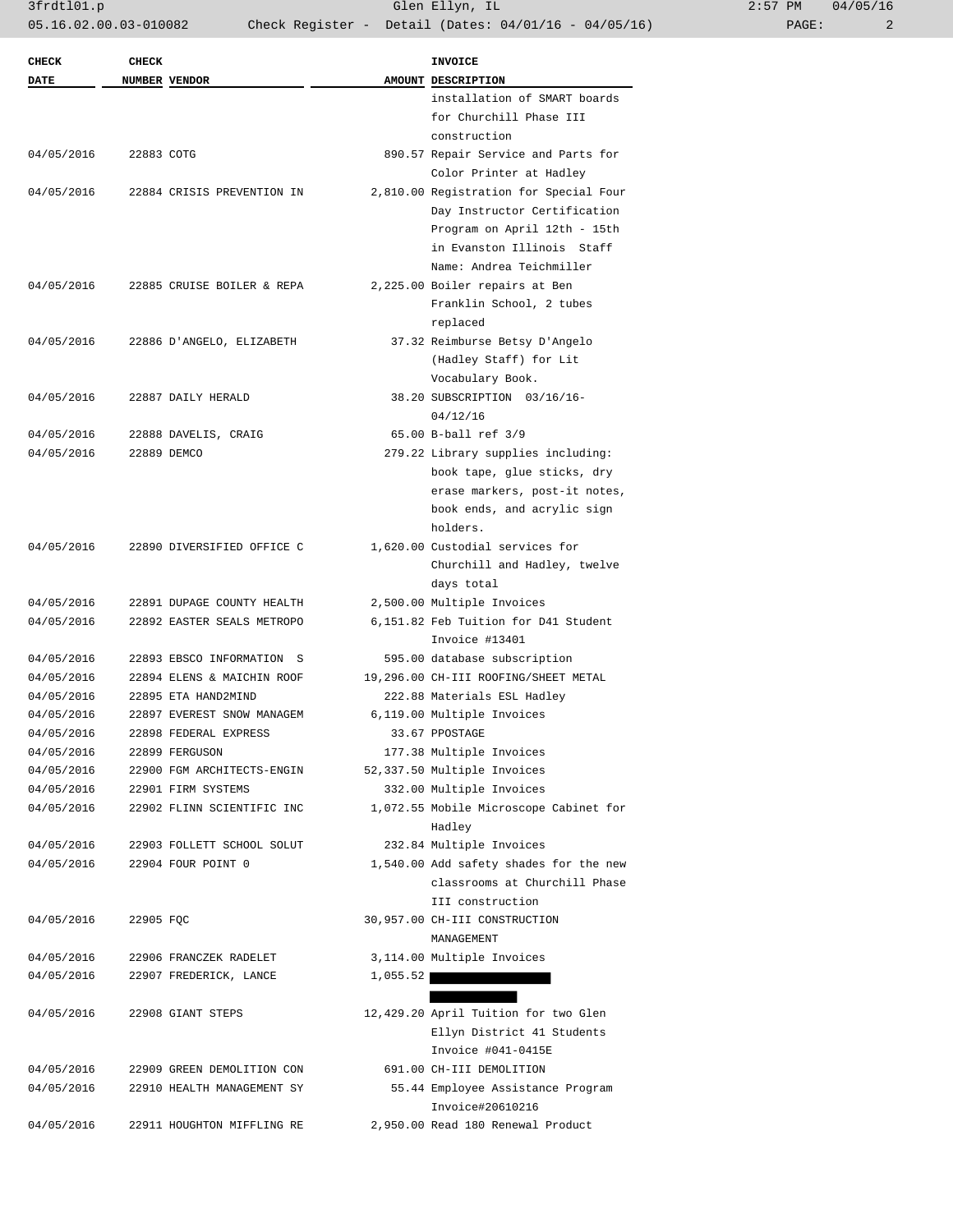3frdtl01.p Glen Ellyn, IL 2:57 PM 04/05/16 05.16.02.00.03-010082 Check Register - Detail (Dates: 04/01/16 - 04/05/16)

| <b>CHECK</b>             | <b>CHECK</b>  |                                                 | <b>INVOICE</b>                                                     |
|--------------------------|---------------|-------------------------------------------------|--------------------------------------------------------------------|
| DATE                     | NUMBER VENDOR |                                                 | AMOUNT DESCRIPTION                                                 |
|                          |               |                                                 | Support Plan                                                       |
| 04/05/2016               |               | 22912 HOUSE OF GRAPHICS                         | 135.00 Invoice #1603052 - Signs for                                |
|                          |               |                                                 | Supt                                                               |
| 04/05/2016               |               | 22913 HURT, MARCIA                              | 65.00 V-ball ref 3/8                                               |
| 04/05/2016               |               | 22914 IASBO                                     | 325.00 IASBO membership - Assistant                                |
|                          |               |                                                 | Superintendent FFO                                                 |
| 04/05/2016               |               | 22915 ILLINOIS GRADE SCHL                       | 592.00 State Music Festival Fees                                   |
| 04/05/2016               |               | 22916 INNOVENTION SYSTEM L                      | 687.50 Translating                                                 |
| 04/05/2016               |               | 22917 IPSD 204                                  | 922.68 HOMELESS TRANSPORTATION                                     |
| 04/05/2016               |               | 22918 J HAMILTON ELECTRIC                       | 2,136.00 CH-III ELECTRICAL/LOW VOLTAGE                             |
| 04/05/2016               |               | 22919 KAGAN & GAINES INC                        | 567.95 Multiple Invoices                                           |
| 04/05/2016               |               | 22920 KANE, ANNIE                               | 45.44 Reimburse Annie Kane (Hadley<br>Staff) for science materials |
|                          |               |                                                 |                                                                    |
| 04/05/2016<br>04/05/2016 |               | 22921 KING, DAVID<br>22922 KONICA MINOLTA BUSIN | 65.00 B-ball ref 3/23                                              |
|                          |               |                                                 | 13,208.64 Multiple Invoices                                        |
| 04/05/2016               |               | 22923 LA FORCE                                  | 598.00 CH-III H MTL/WD DOORS/F<br><b>HARDWARE</b>                  |
| 04/05/2016               |               | 22924 LESSONPIX INC                             | 72.00 Supplies for Speech Therapist                                |
|                          |               |                                                 | at Churchill Lessonpix                                             |
| 04/05/2016               |               | 22925 LINCOLNSHIRE PRINTIN                      | 40.89 Scantron sheets for Hadley                                   |
|                          |               |                                                 | FACS classes.                                                      |
| 04/05/2016               |               | 22926 LINDEN OAKS HOSPITAL                      | 249.60 Hospital Tutoring for Hadley                                |
|                          |               |                                                 | Student Invoice #41-25                                             |
| 04/05/2016               |               | 22927 LOCALGOVNEWS.ORG                          | 780.00 Invoice # 5052016                                           |
|                          |               |                                                 | Subscription Renewal                                               |
| 04/05/2016               |               | 22928 LOWERY MCDONNELL                          | 780.00 26 chairs for AL LMC project                                |
| 04/05/2016               |               | 22929 MACATANGAY, APRIL                         | 255.00 Professional Development                                    |
|                          |               |                                                 | Reimbursement                                                      |
| 04/05/2016               |               | 22930 MACGILL & CO, WM V                        | 211.30 Multiple Invoices                                           |
| 04/05/2016               |               | 22931 MAKERBOT INDUSTRIES                       | 1,364.16 Multiple Invoices                                         |
| 04/05/2016               |               | 22932 MATTHEWS, KATELYN                         | 8.00 Reimburse Katelyn Matthews                                    |
|                          |               |                                                 | (Hadley Staff) for materias                                        |
|                          |               |                                                 | purchased for science class.                                       |
| 04/05/2016               |               | 22933 MCHENRY GLASS & MIRR                      | 3,558.00 CH-III ALUM/GLASS/GLAZING                                 |
| 04/05/2016               |               | 22934 MENARDS                                   | 137.68 PUMP, SHELF KIT                                             |
| 04/05/2016               |               | 22935 METRO PROFESSIONAL P                      | 2,977.65 Multiple Invoices                                         |
| 04/05/2016               |               | 22936 MIDAMERICAN ENERGY                        | 31,526.69 Multiple Invoices                                        |
| 04/05/2016               |               | 22937 MITCHELL, STAN                            | 65.00 B-ball ref 3/23                                              |
| 04/05/2016               |               | 22938 MORTON ARBORETUM                          | 303.00 3/24/2016 PBL Field                                         |
|                          |               |                                                 | Experience 4/14/2016                                               |
|                          |               |                                                 | Level 3 Literacy                                                   |
| 04/05/2016               |               | 22939 MULTI-HEALTH SYSTEMS                      | 639.00 Supplies ~ Scoring programs                                 |
|                          |               |                                                 | for GE D41 Psychologist                                            |
| 04/05/2016               |               | 22940 MUSHRUSH, WILLIAM                         | 65.00 B-ball ref 3/15                                              |
| 04/05/2016               |               | 22941 MYSTIC BLUE CRUISES                       | 12,806.22 Hadley Junior High 8th grade                             |
|                          |               |                                                 | cruise - final payment May                                         |
|                          |               |                                                 | 27, 2016                                                           |
| 04/05/2016               |               | 22942 NAPER SETTLEMENT                          | 318.50 3/24/2016<br>PBL Field                                      |
|                          |               |                                                 | Experience 4/14/2016 Naper                                         |
|                          |               |                                                 | Settlement                                                         |
| 04/05/2016               |               | 22943 NORTHERN ILLINOIS GA                      | 383.80 Multiple Invoices                                           |
| 04/05/2016               |               | 22944 NUTOYS LEISURE PRODU                      | 702.00 Bench--for outside Money was                                |
|                          |               |                                                 | donated to Ben Franklin for                                        |
|                          |               |                                                 |                                                                    |
|                          |               |                                                 | the purchase of this bench in<br>honor of Mr. Evans.               |
|                          |               |                                                 |                                                                    |
| 04/05/2016               |               | 22946 OFFICE DEPOT                              | 2,298.50 Multiple Invoices                                         |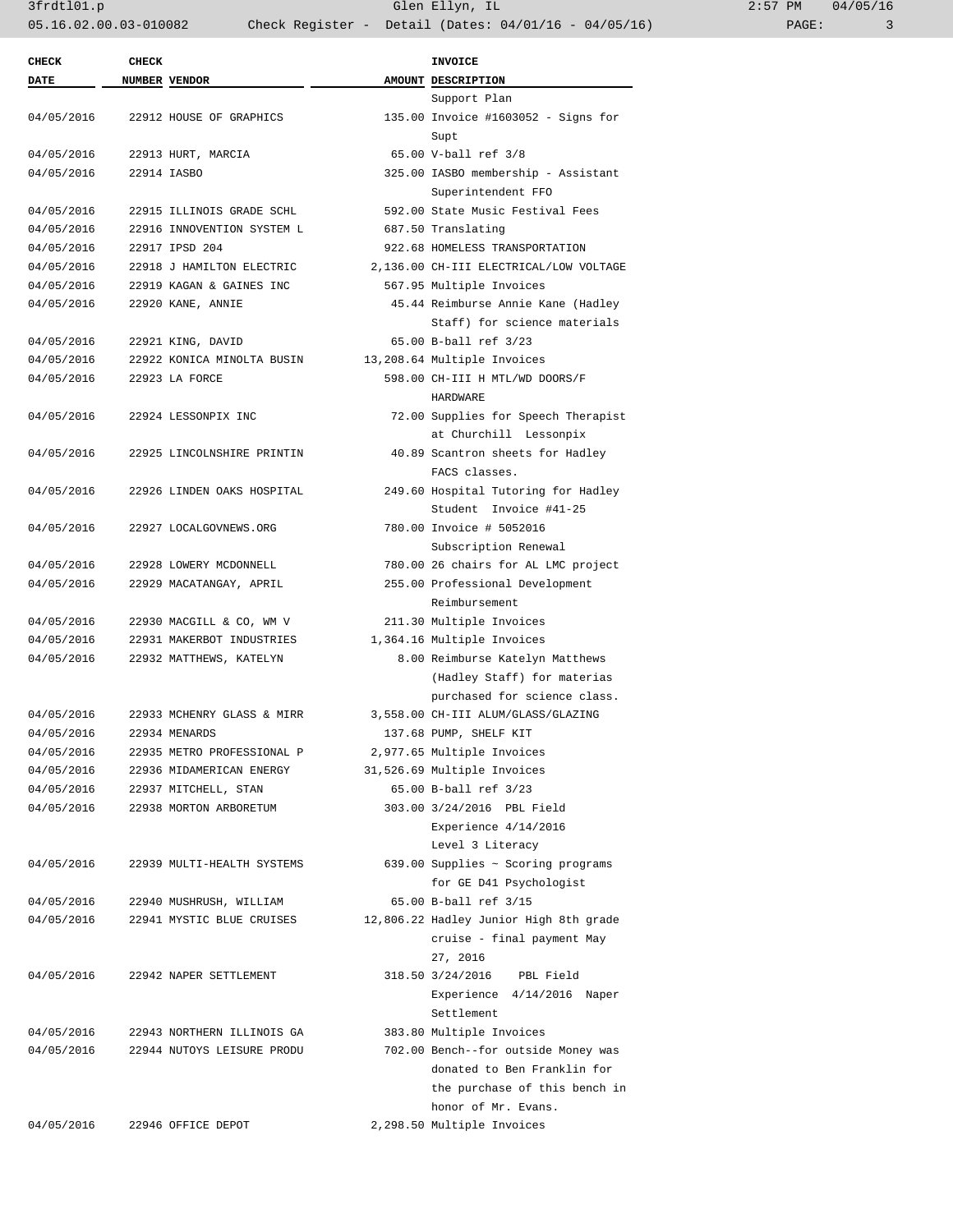3frdtl01.p Glen Ellyn, IL 2:57 PM 04/05/16 05.16.02.00.03-010082 Check Register - Detail (Dates: 04/01/16 - 04/05/16)

| <b>CHECK</b>             | <b>CHECK</b>  |                                           | <b>INVOICE</b>                                              |
|--------------------------|---------------|-------------------------------------------|-------------------------------------------------------------|
| DATE                     | NUMBER VENDOR |                                           | AMOUNT DESCRIPTION                                          |
| 04/05/2016               |               | 22947 ORKIN LLC                           | 463.50 Multiple Invoices                                    |
| 04/05/2016               |               | 22948 PALOS SPORTS INC                    | 315.90 Physical Education general<br>equipment              |
| 04/05/2016               |               | 22949 PARKLAND PREPARATORY                | 4,142.00 March Tuition for four                             |
|                          |               |                                           | District 41 Students -                                      |
|                          |               |                                           | Invoice 1414                                                |
| 04/05/2016               |               | 22950 PATER, JIM                          | 65.00 B-ball ref 3/15                                       |
| 04/05/2016               | 22951 PCM     |                                           | 19,823.67 Multiple Invoices                                 |
| 04/05/2016               |               | 22952 PEKRON CONSULTING                   | 2,920.00 Indoor air quality testing in                      |
|                          |               |                                           | six classrooms at Churchill<br>School                       |
|                          |               |                                           | 85.00 Reimbursement to Karen Pfaff                          |
| 04/05/2016               |               | 22953 PFAFF, KAREN                        | for pre-payment of Health                                   |
|                          |               |                                           | conference. March 3, 2016                                   |
| 04/05/2016               |               | 22954 PIONEER VALLEY BOOKS                | 1,975.30 Multiple Invoices                                  |
| 04/05/2016               |               | 22955 PITNEY BOWES                        | 1,734.78 POSTAGE METER LEASE                                |
| 04/05/2016               |               | 22956 POWDYEL, GANESH                     | 50.00 Translating                                           |
| 04/05/2016               |               | 22958 OUINLAN & FABISH MUS                | 656.99 Multiple Invoices                                    |
| 04/05/2016               |               | 22959 R B CONSTRUCTION                    | 4,292.00 CH-III CARPENTRY/DRYWALL                           |
| 04/05/2016               |               | 22960 READYREFRESH BY NEST                | 169.01 Multiple Invoices                                    |
| 04/05/2016               |               | 22961 REALLY GOOD STUFF IN                | 206.28 Supplies for Dual Language                           |
| 04/05/2016               |               | 22962 RICOH                               | 146.27 Multiple Invoices                                    |
| 04/05/2016               |               | 22963 ROSCOE CO                           | 211.08 Multiple Invoices                                    |
| 04/05/2016               |               | 22964 ROTARY CLUB OF GLEN                 | 231.00 Invoice# 825 - Dues & Meals                          |
| 04/05/2016               |               | 22965 SAM'S CLUB                          | 1,283.57 Multiple Invoices                                  |
| 04/05/2016               |               | 22966 SCHOENING, ROSE                     | 85.00 Reimburse Rose Schoening                              |
|                          |               |                                           | (Hadley Staff) for 3/2/16                                   |
|                          |               |                                           | seminar registration fee.                                   |
| 04/05/2016               |               | 22967 SCHOLASTIC INC                      | 283.02 Multiple Invoices                                    |
| 04/05/2016               |               | 22968 SCHOOL PERCEPTIONS L                | 2,678.50 Invoice#2322 - Survey results                      |
| 04/05/2016               |               | 22969 SCHOOL SPECIALTY                    | 458.98 Multiple Invoices                                    |
| 04/05/2016               |               | 22970 SCHOOL TECHNOLOGY AS                | 1,354.00 Annual Support Warranty for                        |
|                          |               |                                           | Time Clocks                                                 |
| 04/05/2016               |               | 22971 SCI TECH MUSEUM                     | 171.50 3/24/2016 PBL field                                  |
|                          |               |                                           | experience $4/14/2016$ L3                                   |
|                          |               |                                           |                                                             |
|                          |               |                                           | Literacy SciTech<br>29,892.11 Multiple Invoices             |
| 04/05/2016<br>04/05/2016 |               | 22972 SEPTRAN INC<br>22973 SHADEOLOGY LLC |                                                             |
|                          |               | 22974 SHRED-IT                            | 16,920.00 CH-III WINDOW SHADES                              |
| 04/05/2016               |               |                                           | 57.51 3/16 DISPOSAL                                         |
| 04/05/2016               |               | 22975 SIGN IDENTITY                       | 72.00 SIGNS                                                 |
| 04/05/2016               |               | 22976 SKYWARD INC                         | 29,780.00 Multiple Invoices                                 |
| 04/05/2016               |               | 22977 SOARING EAGLE ACADEM                | 20,497.32 Multiple Invoices                                 |
| 04/05/2016               |               | 22978 SOUKUP'S HARDWARE &                 | 440.00 MICROWAVES                                           |
| 04/05/2016               |               | 22979 STAPLES ADVANTAGE                   | 767.82 Multiple Invoices                                    |
| 04/05/2016               |               | 22980 STOUT, STACEY                       | 110.29 3/22/2016 Battle of the<br>Books reimbursement Stout |
| 04/05/2016               |               | 22981 SUPER DUPER SCHOOL C                | 184.80 Supplies for Speech @ Ben<br>Franklin                |
| 04/05/2016               |               | 22982 SUPERIOR SERVICE SOL                | 60.00 WASH CSO WINDOWS                                      |
| 04/05/2016               |               | 22983 SZAJKOVICS, SAM                     | 74.34 Reimburse S. Szajkovics                               |
|                          |               |                                           | (Hadley Staff) for plywood to                               |
|                          |               |                                           | repair PE eqpt.                                             |
| 04/05/2016               |               | 22984 TYCO INTEGRATED SECU                | 5,506.46 Consolidated quarterly                             |
|                          |               |                                           | billing for security camera                                 |
|                          |               |                                           | equipment, services for all                                 |
|                          |               |                                           | locations from December 2015-                               |
|                          |               |                                           |                                                             |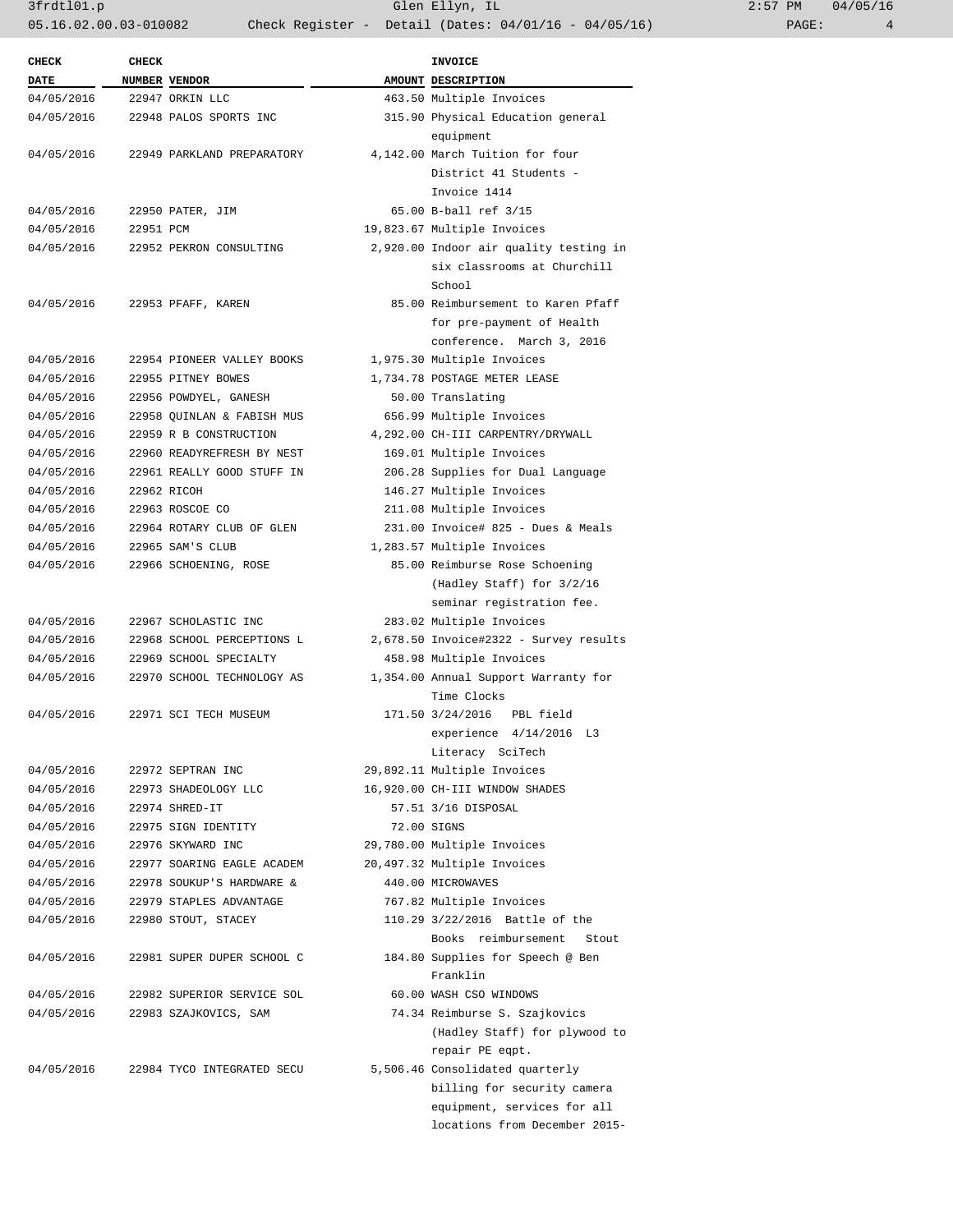3frdtl01.p Glen Ellyn, IL 2:57 PM 04/05/16 05.16.02.00.03-010082 Check Register - Detail (Dates: 04/01/16 - 04/05/16) PAGE: 5

| CHECK                      | CHECK |                                        | <b>INVOICE</b>                       |
|----------------------------|-------|----------------------------------------|--------------------------------------|
| <b>DATE</b>                |       | <b>NUMBER VENDOR</b>                   | AMOUNT DESCRIPTION                   |
|                            |       |                                        | March 2016                           |
|                            |       | 04/05/2016 22985 VERIZON WIRELESS      | 675.86 CELL PHONES 2/27-3/26         |
| 04/05/2016 22986 WAGEWORKS |       |                                        | 310.49 FSA MARCH                     |
|                            |       | 04/05/2016 22987 WASTE MANAGEMENT WES  | 3,025.19 APRIL DISP                  |
|                            |       | 04/05/2016 22988 WESTERN PSYCHOLOGICA  | 180.00 ABAS Scoring Assistant for EC |
|                            |       |                                        | @ FG - Linda Puetz                   |
| 04/05/2016 22989 WILBOOKS  |       |                                        | 492.80 Books for FLES                |
|                            |       | 04/05/2016 22990 WILSON LANGUAGE TRAI  | 136.08 Special Education Supplies    |
|                            |       |                                        | for Resource at Forest Glen          |
|                            |       | 04/05/2016 22991 WINKELMANN, DEREK     | 68.25 Reimburse Derek Winkelmann     |
|                            |       |                                        | (Hadley Staff) for wheels to         |
|                            |       |                                        | fix PE equipment.                    |
|                            |       | 04/05/2016 22992 WM H SADLIER INC      | 418.96 Vocabulary books for Hadley   |
|                            |       |                                        | students                             |
|                            |       | 04/05/2016 22993 WRONA, ROBERT         | 65.00 B-ball ref 3/9                 |
|                            |       | 04/01/2016 201500438 MB FINANCIAL BANK | 149,066.23 BOND PAYMENT              |
|                            |       |                                        |                                      |

Totals for checks 607,120.20